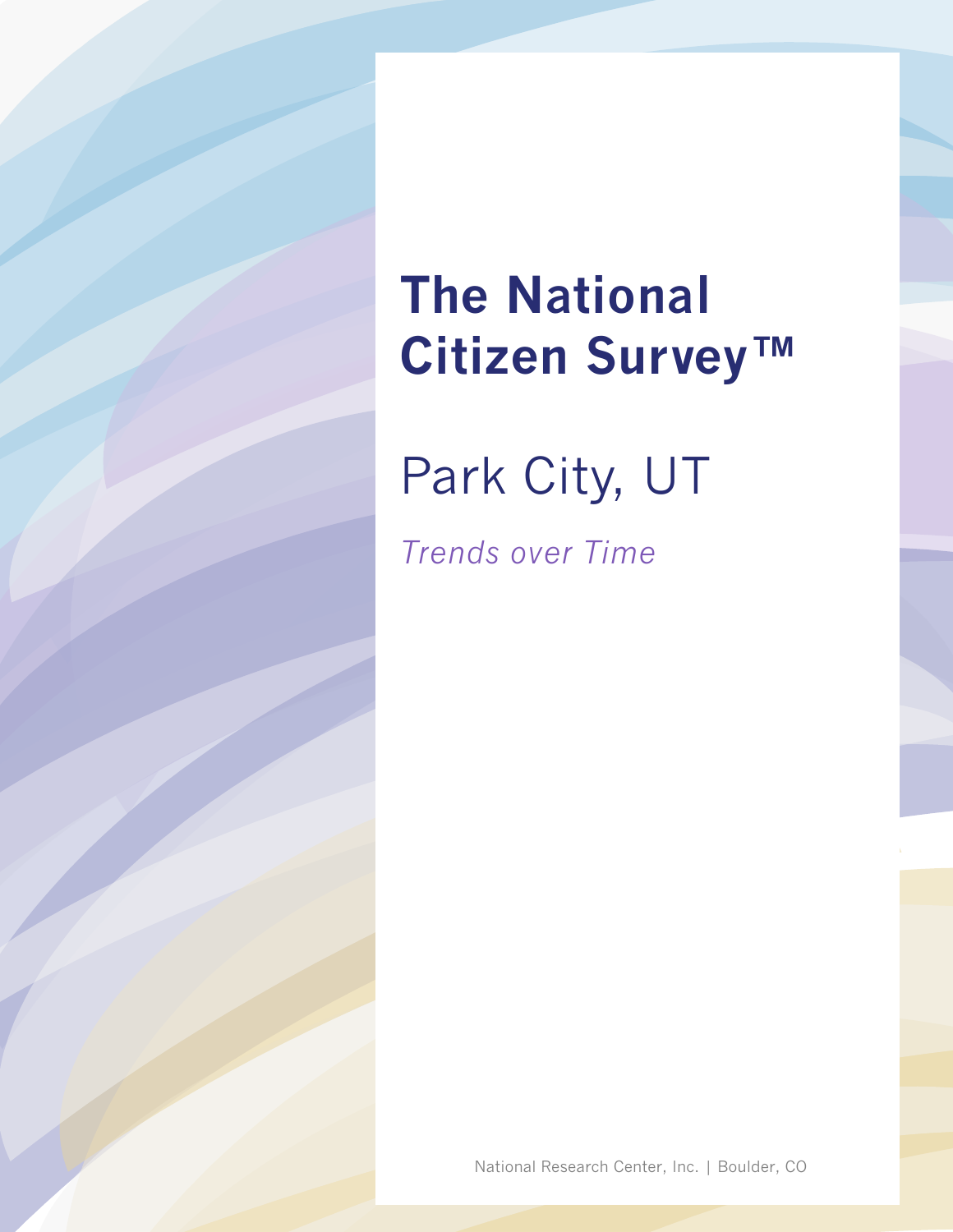# **Contents**

Summary [..................................................................................](#page-2-0) 1

The National Citizen Survey™ © 2012-2013 National Research Center, Inc. 2955 Valmont Road, Suite 300 Boulder, CO 80301 303-444-7863 ncs@n-r-c.com www.n-r-c.com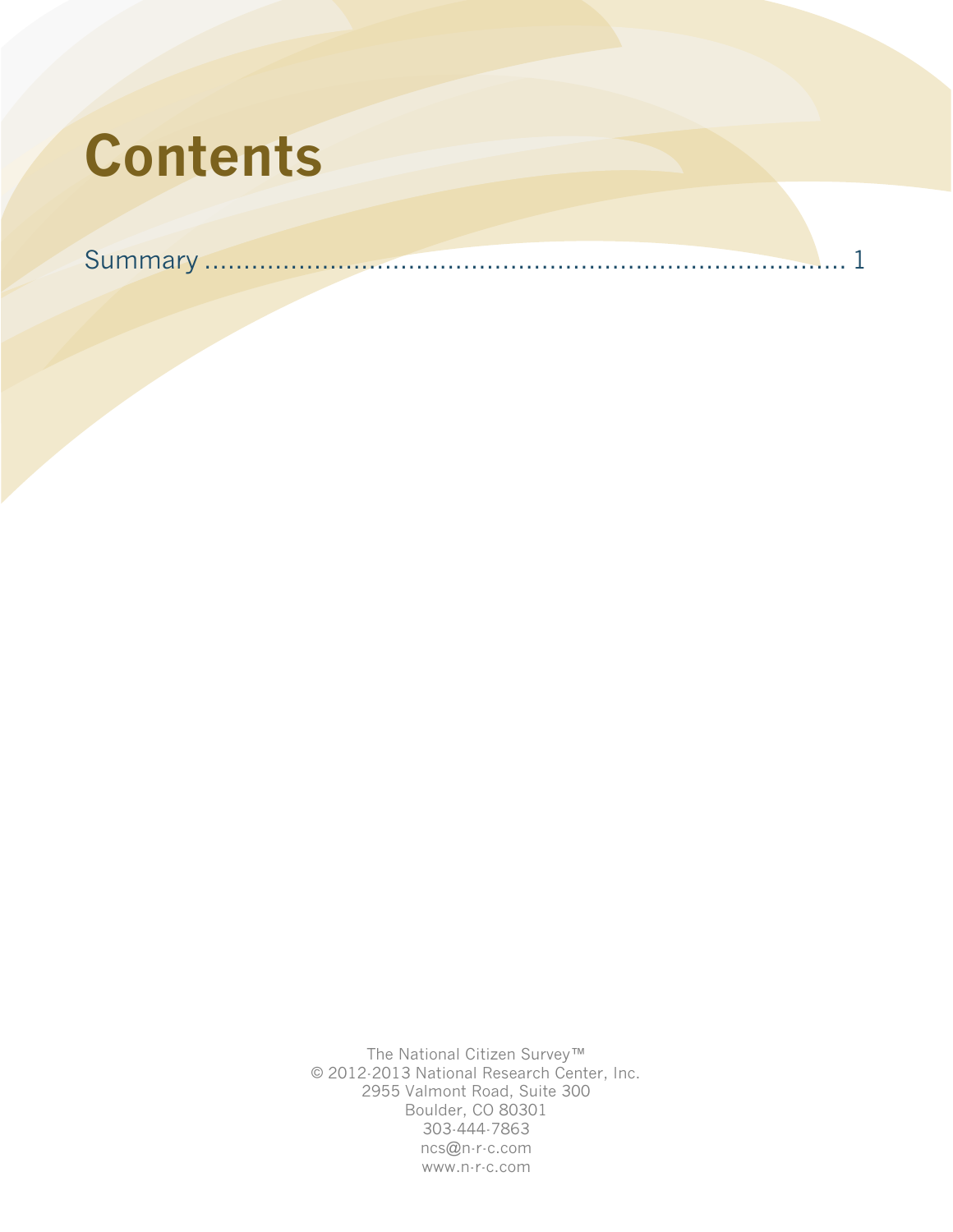### <span id="page-2-0"></span>**Summary**

The National Citizen Survey™ (The NCS) is a collaborative effort between National Research Center, Inc. (NRC) and the International City/County Management Association (ICMA). The survey and its administration are standardized to assure high quality research methods and directly comparable results across The National Citizen Survey communities. This report discusses trends over time, comparing the 2013 ratings for Park City to its previous survey results in 2011. Additional reports and technical appendices are available under separate cover.

Trend data for Park City represent important comparison data and should be examined for improvements or declines. Deviations from stable trends over time, especially, represent opportunities for understanding how local policies, programs or public information may have affected residents' opinions.

Meaningful differences between survey years have been noted within the following tables as being "higher" or "lower" if the differences are greater than eight percentage points, otherwise the comparison between 2011 and 2013 are noted as being "similar." Additionally benchmark comparison for all survey years are presented for reference. Changes in the benchmark comparison over time can be impacted by various trends, including varying survey cycles for the individual communities that comprise the benchmarks; regional and national economic or other events; as well as emerging survey methodologies.

Overall, ratings in Park City for 2013 generally remained stable. Of the 91 items for which comparisons were available, 72 items were rated similarly in 2011 and 2013, 12 items showed a decrease in ratings and seven showed an increase in ratings. Notable trends over time included the following:

- Overall, most aspects of Community Quality remained stable between 2011 and 2013. Increases in ratings included shopping opportunities, cultural/arts/music activities and child care/preschool. Within the area of Mobility, ease of travel by bicycle and ease of travel by car experienced declines in their ratings.
- Aspects of Governance saw increases in several services related to Mobility (i.e., traffic enforcement, street repair and in street lighting). Decreases were seen in animal control and recycling services.
- Overall, levels of Engagement and Participation in various activities available in Park City in 2013 were similar to or lower than 2011. Fewer respondents reported having contacted Park City Municipal employees, volunteering, participating in a club or watching a public meeting in 2013 than in 2011.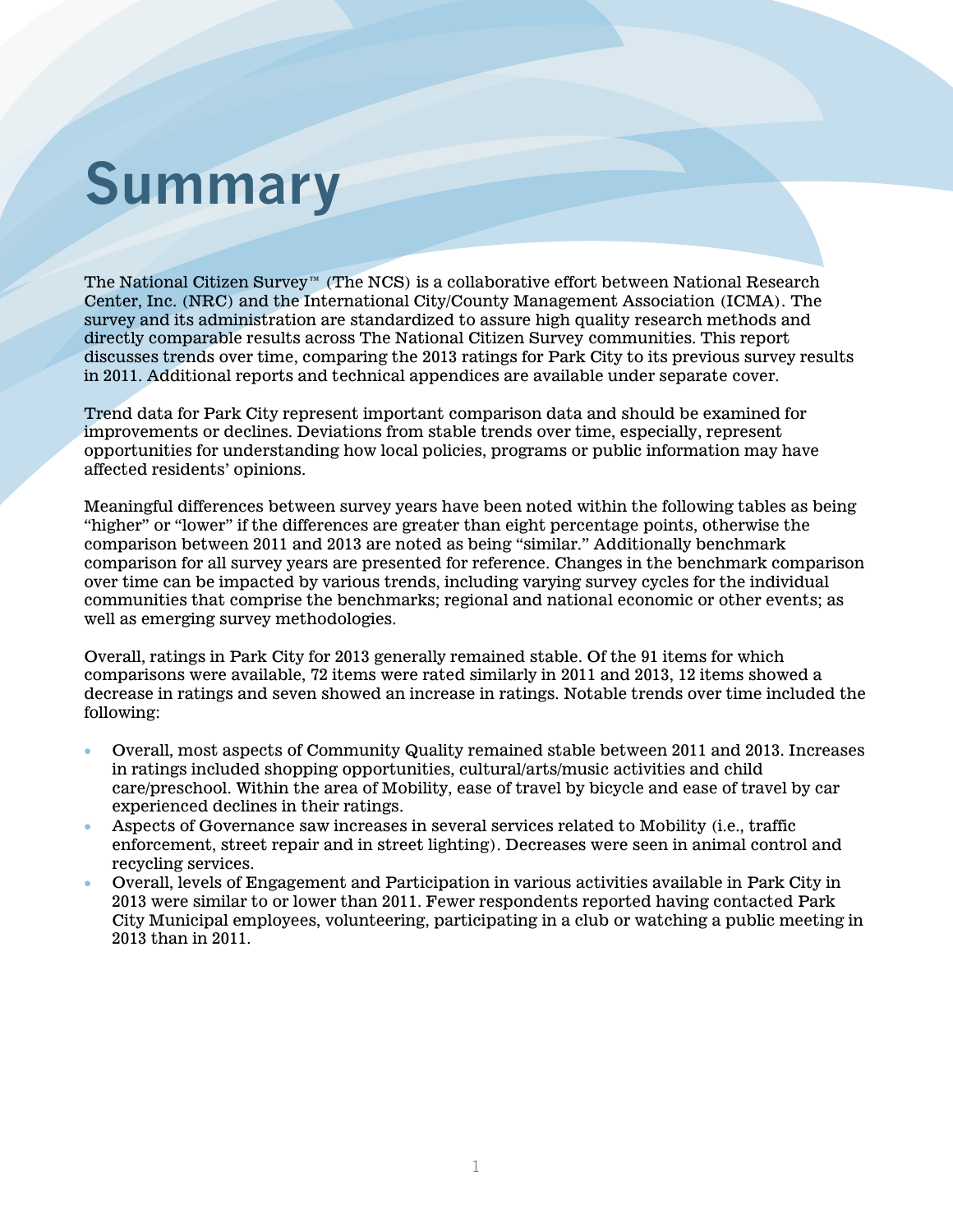|                            | Percent rating positively (e.g.,<br>excellent/good) |      | 2013 compared to | Comparison to<br>benchmark |        |
|----------------------------|-----------------------------------------------------|------|------------------|----------------------------|--------|
|                            | 2011                                                | 2013 | 2011             | 2011                       | 2013   |
| Overall quality of life    | 98%                                                 | 96%  | Similar          | Much higher                | Higher |
| Overall image              | 96%                                                 | 92%  | Similar          | Much higher                | Higher |
| Place to live              | 99%                                                 | 94%  | Similar          | Much higher                | Higher |
| Neighborhood               | 91%                                                 | 92%  | Similar          | Much higher                | Higher |
| Place to raise<br>children | $90\%$                                              | 85%  | Similar          | Much higher                | Higher |
| Place to retire            | 79%                                                 | 77%  | Similar          | Much higher                | Higher |
| Overall appearance         | 97%                                                 | 91%  | Similar          | Much higher                | Higher |

### Table 1: Community Quality Overall

#### Table 2: Community Quality by Domain

|                              | Percent rating positively (e.g., excellent/good,<br>very/somewhat safe) |      | 2013 compared to | Comparison to<br>benchmark |         |
|------------------------------|-------------------------------------------------------------------------|------|------------------|----------------------------|---------|
| Safety                       | 2011                                                                    | 2013 | 2011             | 2011                       | 2013    |
| Overall feeling of<br>safety | ΝA                                                                      | 96%  | <b>NA</b>        | ΝA                         | Higher  |
| Safe in<br>neighborhood      | 98%                                                                     | 97%  | Similar          | Much<br>higher             | Similar |
| Safe downtown                | 98%                                                                     | 97%  | Similar          | Much<br>higher             | Higher  |

|                                    | Percent rating positively (e.g.,<br>excellent/good, very/somewhat safe) |      | 2013 compared | Comparison to<br>benchmark |                |
|------------------------------------|-------------------------------------------------------------------------|------|---------------|----------------------------|----------------|
| <b>Mobility</b>                    | 2011                                                                    | 2013 | to 2011       | 2011                       | 2013           |
| Overall ease travel                | <b>NA</b>                                                               | 85%  | NA.           | NA.                        | NA.            |
| Paths and walking<br>trails        | 94%                                                                     | 91%  | Similar       | Much<br>higher             | Much<br>higher |
| Ease of walking                    | 92%                                                                     | 88%  | Similar       | Much<br>higher             | Much<br>higher |
| Travel by bicycle                  | 94%                                                                     | 84%  | Lower         | Much<br>higher             | Much<br>higher |
| Travel by public<br>transportation | <b>NA</b>                                                               | 89%  | <b>NA</b>     | NA.                        | Much<br>higher |
| Travel by car                      | 75%                                                                     | 66%  | Lower         | Much<br>higher             | Similar        |
| Public parking                     | <b>NA</b>                                                               | 50%  | <b>NA</b>     | NA.                        | NA.            |
| <b>Traffic flow</b>                | 68%                                                                     | 61%  | Similar       | Much<br>higher             | Similar        |

|                                | Percent rating positively (e.g.,<br>excellent/good, very/somewhat safe) |      | 2013 compared |                | Comparison to<br>benchmark |
|--------------------------------|-------------------------------------------------------------------------|------|---------------|----------------|----------------------------|
| <b>Natural Environment</b>     | 2011                                                                    | 2013 | to 2011       | 2011           | 2013                       |
| Overall natural<br>environment | 94%                                                                     | 93%  | Similar       | Much<br>higher | Much<br>higher             |
| Cleanliness                    | 93%                                                                     | 91%  | Similar       | Much<br>higher | Higher                     |
| Air quality                    | 92%                                                                     | 90%  | Similar       | Much<br>higher | Higher                     |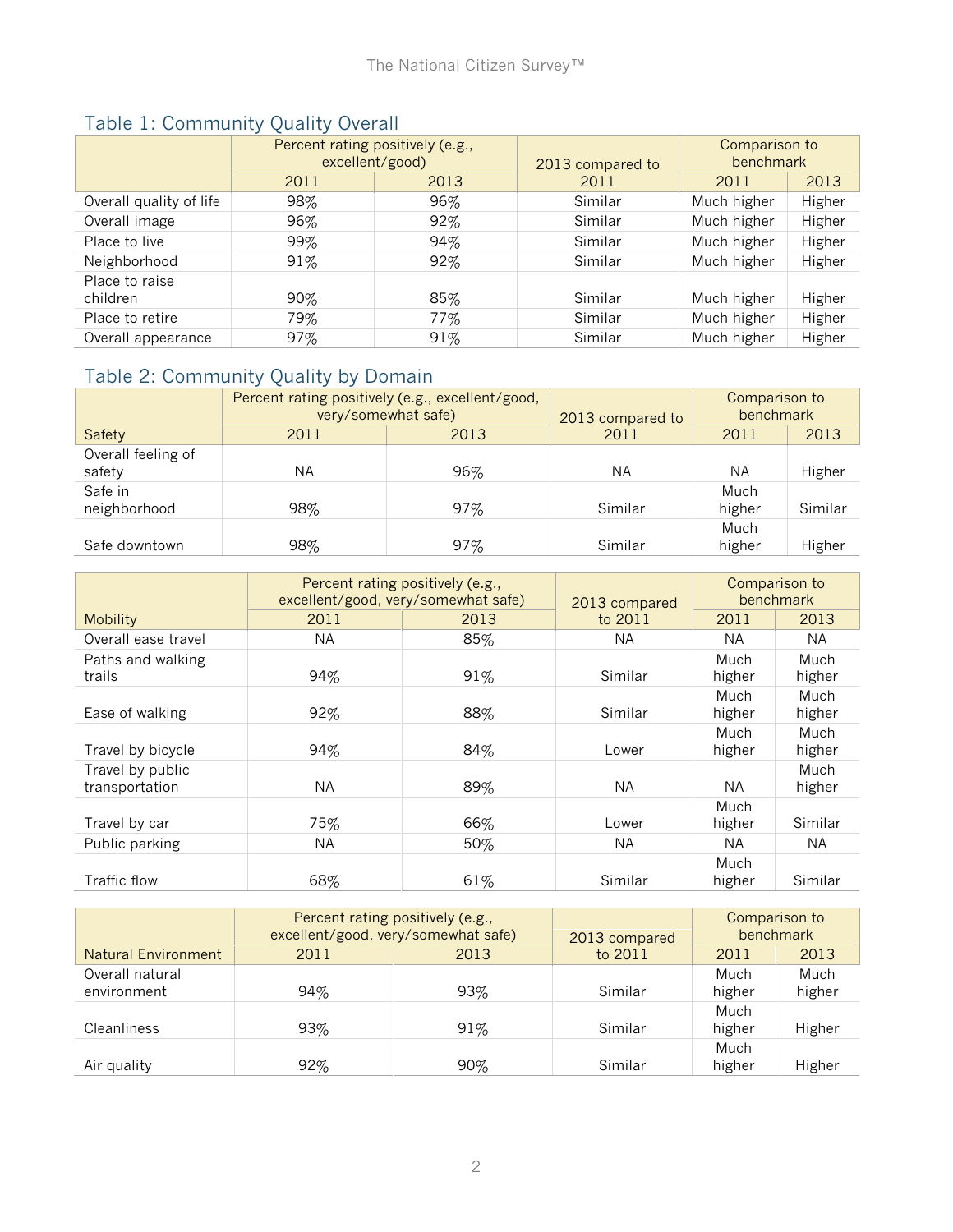|                                 | Percent rating positively (e.g.,<br>excellent/good, very/somewhat safe) |      | 2013 compared | Comparison to<br>benchmark |           |
|---------------------------------|-------------------------------------------------------------------------|------|---------------|----------------------------|-----------|
| <b>Built Environment</b>        | 2011                                                                    | 2013 | to 2011       | 2011                       | 2013      |
| Overall built<br>environment    | ΝA                                                                      | 77%  | ΝA            | ΝA                         | <b>NA</b> |
| New development in<br>Park City | 60%                                                                     | 62%  | Similar       | Similar                    | Similar   |
| Affordable quality<br>housing   | 26%                                                                     | 23%  | Similar       | Much<br>lower              | Lower     |
| Housing options                 | 40%                                                                     | 42%  | Similar       | Much<br>lower              | Lower     |
| Public places                   | ΝA                                                                      | 91%  | ΝA            | ΝA                         | <b>NA</b> |

|                             | Percent rating positively (e.g.,<br>excellent/good, very/somewhat safe) |      | 2013 compared | Comparison to<br>benchmark |                |
|-----------------------------|-------------------------------------------------------------------------|------|---------------|----------------------------|----------------|
| Economy                     | 2011                                                                    | 2013 | to 2011       | 2011                       | 2013           |
| Overall economic<br>health  | NA.                                                                     | 81%  | <b>NA</b>     | NА                         | <b>NA</b>      |
| Vibrant downtown            | <b>NA</b>                                                               | 77%  | <b>NA</b>     | NА                         | NA.            |
| Business and<br>services    | 72%                                                                     | 71%  | Similar       | Higher                     | Similar        |
| Cost of living              | NА                                                                      | 26%  | NA.           | NA.                        | NA.            |
| Shopping<br>opportunities   | 63%                                                                     | 72%  | Higher        | Much<br>higher             | Higher         |
| Employment<br>opportunities | 43%                                                                     | 41%  | Similar       | Much<br>higher             | Similar        |
| Place to visit              | <b>NA</b>                                                               | 96%  | <b>NA</b>     | NА                         | Much<br>higher |
| Place to work               | 72%                                                                     | 75%  | Similar       | Much<br>higher             | Higher         |

| Recreation and                  | Percent rating positively (e.g.,<br>excellent/good, very/somewhat safe) |      | 2013 compared |                | Comparison to<br>benchmark |
|---------------------------------|-------------------------------------------------------------------------|------|---------------|----------------|----------------------------|
| Wellness                        | 2011                                                                    | 2013 | to 2011       | 2011           | 2013                       |
| Health and wellness             | <b>NA</b>                                                               | 94%  | NA.           | ΝA             | <b>NA</b>                  |
| Preventive health<br>services   | 75%                                                                     | 72%  | Similar       | Much<br>higher | Similar                    |
| Health care                     | 69%                                                                     | 67%  | Similar       | Much<br>higher | Higher                     |
| Recreational<br>opportunities   | 98%                                                                     | 96%  | Similar       | Much<br>higher | Much<br>higher             |
| <b>Fitness</b><br>opportunities | NА                                                                      | 95%  | ΝA            | ΝA             | ΝA                         |

|                                                 | Percent rating positively (e.g.,<br>excellent/good, very/somewhat safe) |      | 2013 compared |                | Comparison to<br>benchmark |
|-------------------------------------------------|-------------------------------------------------------------------------|------|---------------|----------------|----------------------------|
| <b>Education and Enrichment</b>                 | 2011                                                                    | 2013 | to 2011       | 2011           | 2013                       |
| Education and enrichment                        | ΝA                                                                      | 79%  | ΝA            | ΝA             | ΝA                         |
| Religious or spiritual events<br>and activities | 86%                                                                     | 88%  | Similar       | Higher         | Similar                    |
| Cultural/arts/music activities                  | 75%                                                                     | 93%  | Higher        | Much<br>higher | Much<br>higher             |
| Adult education                                 | ΝA                                                                      | 62%  | ΝA            | ΝA             | ΝA                         |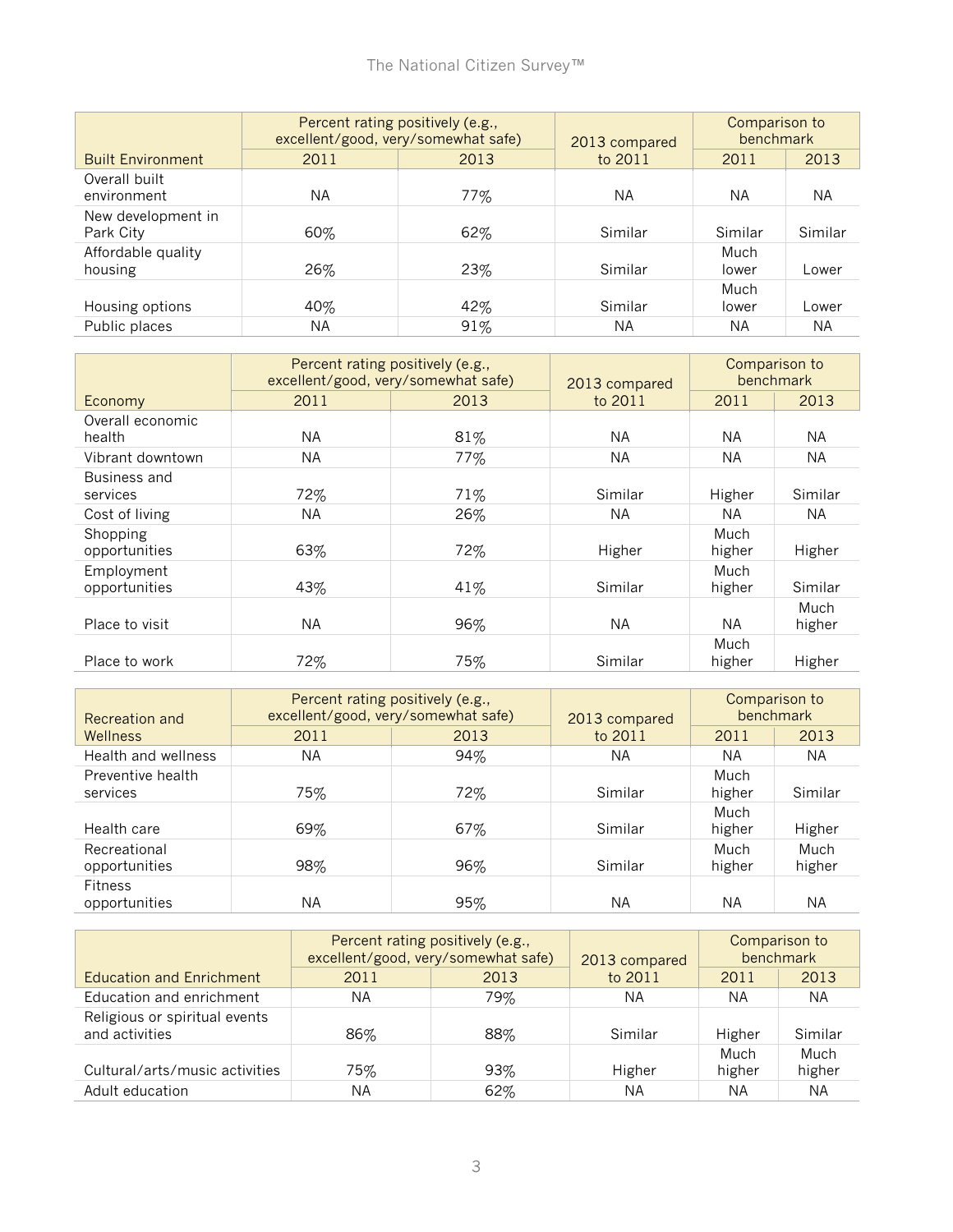|                                 | Percent rating positively (e.g.,<br>excellent/good, very/somewhat safe) |      | 2013 compared |                | Comparison to<br>benchmark |
|---------------------------------|-------------------------------------------------------------------------|------|---------------|----------------|----------------------------|
| <b>Education and Enrichment</b> | 2011                                                                    | 2013 | to 2011       | 2011           | 2013                       |
| K-12 education                  | 84%                                                                     | 78%  | Similar       | Much<br>higher | Similar                    |
| Child care/preschool            | 31%                                                                     | 51%  | Higher        | Much<br>lower  | Similar                    |

|                                                      | Percent rating positively (e.g.,<br>excellent/good, very/somewhat safe) |        | 2013 compared |                | Comparison to<br>benchmark |
|------------------------------------------------------|-------------------------------------------------------------------------|--------|---------------|----------------|----------------------------|
| <b>Community Engagement</b>                          | 2011                                                                    | 2013   | to 2011       | 2011           | 2013                       |
| Social events and activities                         | 89%                                                                     | 91%    | Similar       | Much<br>higher | Much<br>higher             |
| Neighborliness                                       | ΝA                                                                      | $69\%$ | ΝA            | ΝA             | NA.                        |
| Openness and acceptance                              | 68%                                                                     | 68%    | Similar       | Higher         | Similar                    |
| Opportunities to participate in<br>community matters | 84%                                                                     | 84%    | Similar       | Much<br>higher | Higher                     |
| Opportunities to volunteer                           | $90\%$                                                                  | 91%    | Similar       | Much<br>higher | Higher                     |

#### Table 3: Governance Overall

|                                                | Percent rating positively (e.g.,<br>excellent/good) |      | 2013 compared to | Comparison to<br>benchmark |           |
|------------------------------------------------|-----------------------------------------------------|------|------------------|----------------------------|-----------|
|                                                | 2011                                                | 2013 | 2011             | 2011                       | 2013      |
| Services provided by Park City                 | 83%                                                 | 80%  | Similar          | Higher                     | Similar   |
| Customer service                               | 78%                                                 | 83%  | Similar          | Higher                     | Similar   |
| Value of services                              | 70%                                                 | 66%  | Similar          | Much<br>higher             | Similar   |
| Overall direction                              | 70%                                                 | 64%  | Similar          | Much<br>higher             | Similar   |
| Welcoming citizen involvement                  | 80%                                                 | 73%  | Similar          | Much<br>higher             | Higher    |
| Confidence in Park City                        | NA.                                                 | 66%  | NA.              | NA.                        | NA.       |
| Acting in the best interest of<br>Park City    | NA.                                                 | 66%  | <b>NA</b>        | NA.                        | NA.       |
| Being honest                                   | <b>NA</b>                                           | 66%  | <b>NA</b>        | <b>NA</b>                  | <b>NA</b> |
| Treating all residents fairly                  | <b>NA</b>                                           | 56%  | <b>NA</b>        | NA.                        | NA.       |
| Services provided by the<br>federal government | 44%                                                 | 43%  | Similar          | Similar                    | Similar   |

#### Table 4: Governance by Domain

|                           | Percent rating positively (e.g.,<br>excellent/good) |      | 2013 compared to | Comparison to<br>benchmark |         |
|---------------------------|-----------------------------------------------------|------|------------------|----------------------------|---------|
| Safety                    | 2011                                                | 2013 | 2011             | 2011                       | 2013    |
| Police                    | 81%                                                 | 77%  | Similar          | Similar                    | Similar |
| Fire                      | 94%                                                 | 95%  | Similar          | Similar                    | Similar |
| Ambulance/EMS             | 93%                                                 | 95%  | Similar          | Similar                    | Similar |
| Crime prevention          | 82%                                                 | 82%  | Similar          | Much higher                | Higher  |
| Fire prevention           | 83%                                                 | 81%  | Similar          | Higher                     | Similar |
| Animal control            | 69%                                                 | 58%  | Lower            | Higher                     | Similar |
| Emergency<br>preparedness | 65%                                                 | 61%  | Similar          | Similar                    | Similar |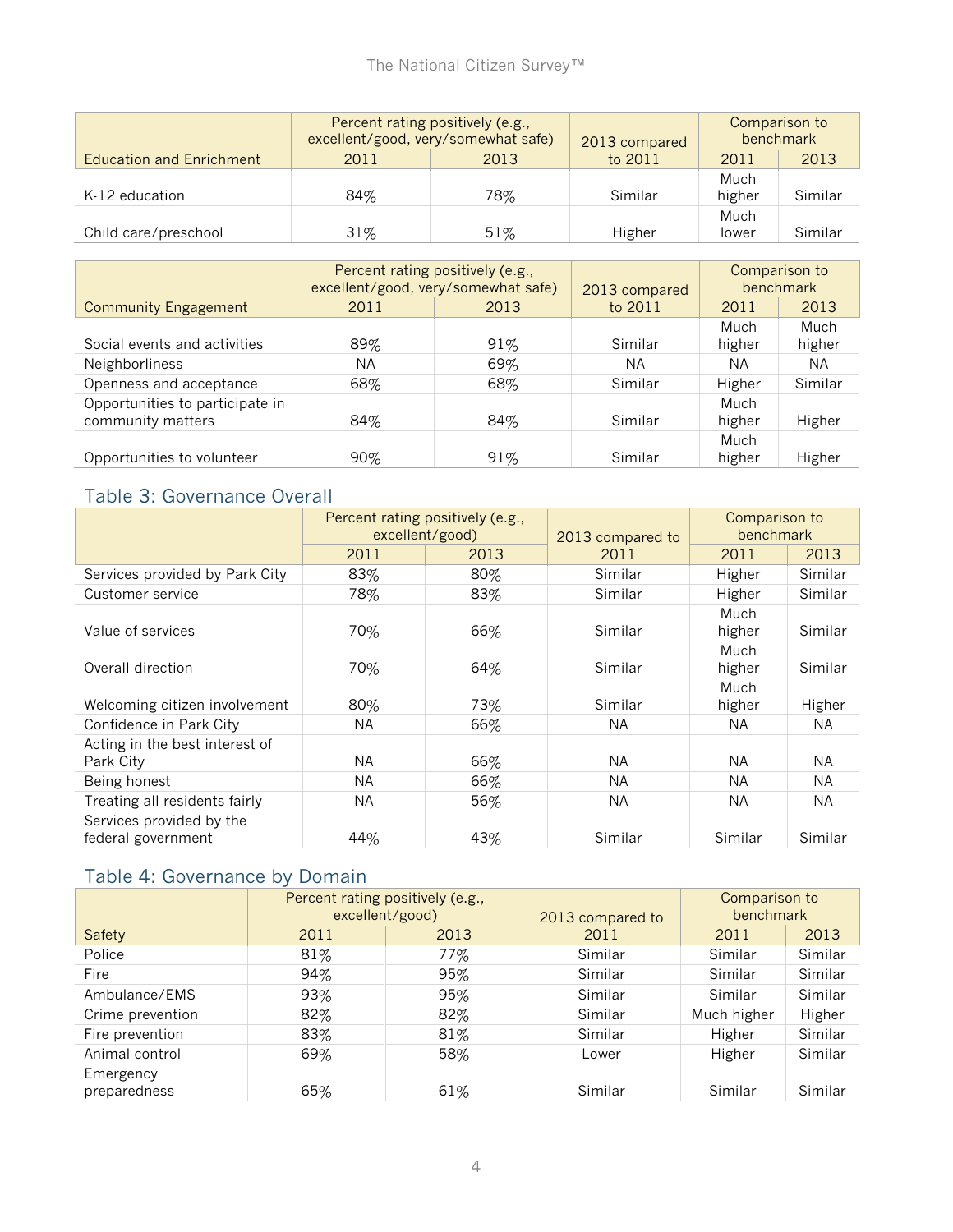|                            | Percent rating positively (e.g.,<br>excellent/good) |      | 2013 compared to | Comparison to<br>benchmark |                |
|----------------------------|-----------------------------------------------------|------|------------------|----------------------------|----------------|
| <b>Mobility</b>            | 2011                                                | 2013 | 2011             | 2011                       | 2013           |
| Traffic enforcement        | 62%                                                 | 73%  | Higher           | Similar                    | Similar        |
| Street repair              | 37%                                                 | 47%  | Higher           | Similar                    | Similar        |
| Street cleaning            | 70%                                                 | 74%  | Similar          | Higher                     | Similar        |
| Street lighting            | 69%                                                 | 79%  | Higher           | Higher                     | Higher         |
| Snow removal               | $77\%$                                              | 83%  | Similar          | Much<br>higher             | Higher         |
| Sidewalk<br>maintenance    | 67%                                                 | 68%  | Similar          | Much<br>higher             | Similar        |
| Traffic signal timing      | 56%                                                 | 62%  | Similar          | Similar                    | Similar        |
| Bus or transit<br>services | 97%                                                 | 94%  | Similar          | Much<br>higher             | Much<br>higher |

|                               | Percent rating positively (e.g.,<br>excellent/good) |      | 2013 compared to | Comparison to<br>benchmark |         |
|-------------------------------|-----------------------------------------------------|------|------------------|----------------------------|---------|
| <b>Natural Environment</b>    | 2011                                                | 2013 | 2011             | 2011                       | 2013    |
| Garbage collection            | 88%                                                 | 82%  | Similar          | Higher                     | Similar |
| Recycling                     | 80%                                                 | 68%  | Lower            | Much higher                | Similar |
| Drinking water                | 43%                                                 | 49%  | Similar          | Much lower                 | Lower   |
| Natural areas<br>preservation | 75%                                                 | 79%  | Similar          | Much higher                | Higher  |
| Open space                    | ΝA                                                  | 82%  | ΝA               | ΝA                         | Similar |

|                                  | Percent rating positively (e.g.,<br>excellent/good) |      | 2013 compared to | Comparison to<br>benchmark |         |
|----------------------------------|-----------------------------------------------------|------|------------------|----------------------------|---------|
| <b>Built Environment</b>         | 2011                                                | 2013 | 2011             | 2011                       | 2013    |
| Storm drainage                   | 82%                                                 | 77%  | Similar          | Much higher                | Similar |
| Sewer services                   | 79%                                                 | 85%  | Similar          | Higher                     | Similar |
| Power utility                    | 86%                                                 | 82%  | Similar          | Higher                     | Similar |
| Utility billing                  | ΝA                                                  | 78%  | ΝA               | NА                         | Similar |
| Land use, planning and<br>zoning | 57%                                                 | 56%  | Similar          | Much higher                | Similar |
| Code enforcement                 | 58%                                                 | 61%  | Similar          | Much higher                | Similar |

|                         | Percent rating positively (e.g.,<br>excellent/good) |      | 2013 compared to | Comparison to<br>benchmark |         |
|-------------------------|-----------------------------------------------------|------|------------------|----------------------------|---------|
| Economy                 | 2011                                                | 2013 | 2011             | 2011                       | 2013    |
| Economic<br>development | 58%                                                 | 57%  | Similar          | Much higher                | Similar |

| Recreation and         | Percent rating positively (e.g.,<br>excellent/good) |      | 2013 compared to |                | Comparison to<br>benchmark |
|------------------------|-----------------------------------------------------|------|------------------|----------------|----------------------------|
| <b>Wellness</b>        | 2011                                                | 2013 | 2011             | 2011           | 2013                       |
| City parks             | 98%                                                 | 97%  | Similar          | Much<br>higher | Higher                     |
| Recreation programs    | 94%                                                 | 92%  | Similar          | Much<br>higher | Higher                     |
| Recreation centers     | 91%                                                 | 96%  | Similar          | Much<br>higher | Much<br>higher             |
| <b>Health services</b> | 84%                                                 | 82%  | Similar          | Much<br>higher | Higher                     |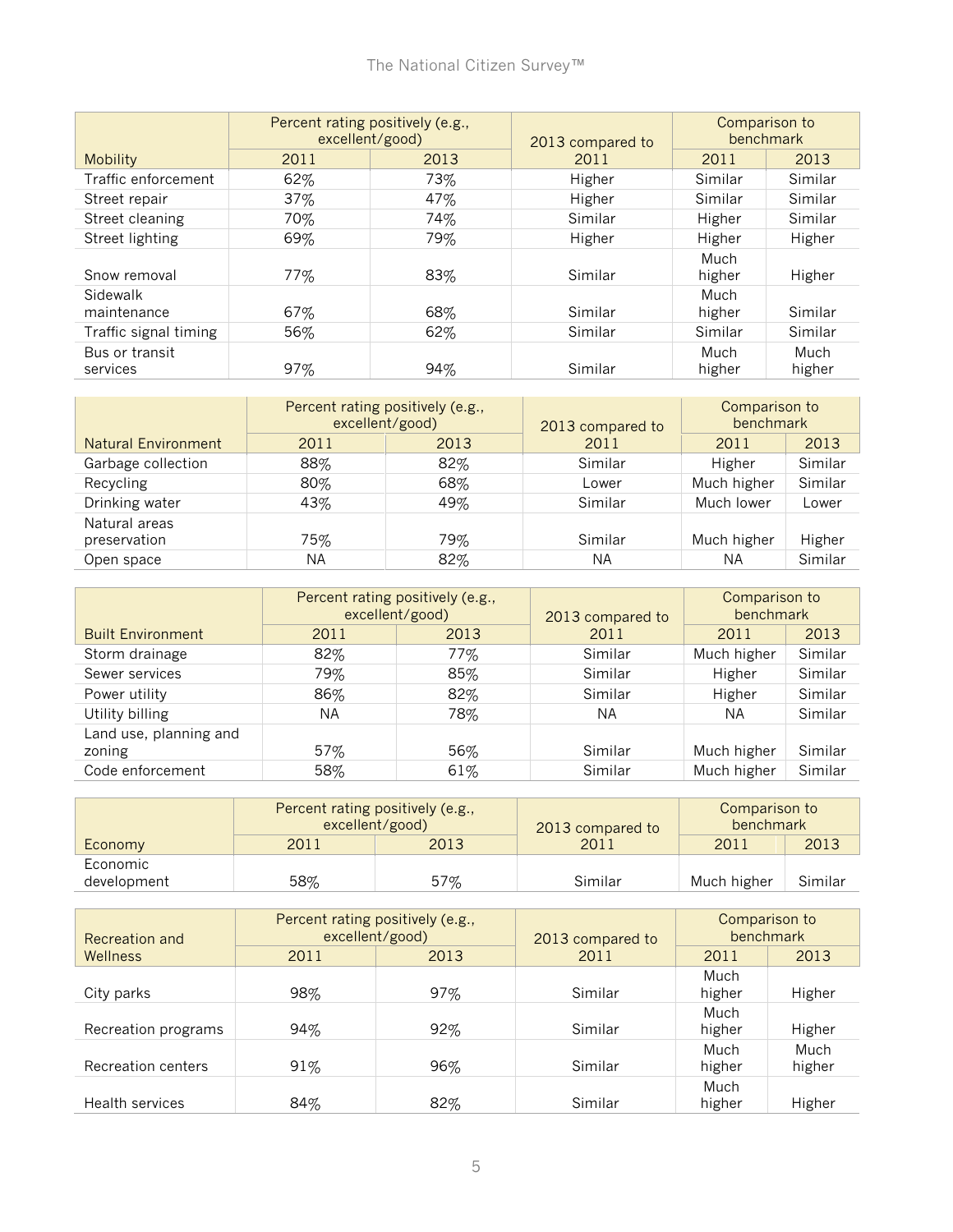| Education and           | Percent rating positively (e.g.,<br>excellent/good) |        | 2013 compared to | Comparison to<br>benchmark |         |
|-------------------------|-----------------------------------------------------|--------|------------------|----------------------------|---------|
| Enrichment              | 2011                                                | 2013   | 2011             | 2011                       | 2013    |
| Special events          | ΝA                                                  | $86\%$ | ΝA               | ΝA                         | Higher  |
| <b>Public libraries</b> | $92\%$                                              | 95%    | Similar          | Much higher                | Similar |

| Percent rating positively (e.g.,<br>excellent/good)<br>Community |        | 2013 compared to | Comparison to<br>benchmark |             |         |
|------------------------------------------------------------------|--------|------------------|----------------------------|-------------|---------|
| Engagement                                                       | 2011   | 2013             | 2011                       | 2011        | 2013    |
| Public information                                               | $83\%$ | $82\%$           | Similar                    | Much higher | Similar |

#### Table 5: Engagement and Participation Overall

|                                         | Percent rating positively (e.g.,<br>always/sometimes, more than once a month,<br>yes) |      | 2013 compared | Comparison to<br>benchmark |         |
|-----------------------------------------|---------------------------------------------------------------------------------------|------|---------------|----------------------------|---------|
|                                         | 2011                                                                                  | 2013 | to 2011       | 2011                       | 2013    |
| Sense of community                      | 87%                                                                                   | 74%  | Lower         | Much<br>higher             | Higher  |
| Recommend Park<br>City                  | 96%                                                                                   | 94%  | Similar       | Much<br>higher             | Similar |
| Remain in Park City                     | 89%                                                                                   | 87%  | Similar       | Much<br>higher             | Similar |
| <b>Contacted Park City</b><br>employees | 57%                                                                                   | 47%  | Lower         | Similar                    | Similar |

#### Table 6: Engagement and Participation by Domain

|                      | Percent rating positively (e.g.,<br>always/sometimes, more than once a month,<br>yes) |      | 2013 compared |        | Comparison to<br>benchmark |
|----------------------|---------------------------------------------------------------------------------------|------|---------------|--------|----------------------------|
| Safety               | 2011                                                                                  | 2013 | to 2011       | 2011   | 2013                       |
| Stocked supplies for |                                                                                       |      |               |        |                            |
| an emergency         | ΝA                                                                                    | 20%  | NА            | NA.    | ΝA                         |
| Reported a crime     | 84%                                                                                   | NА   | NA.           | Higher | NA                         |
| Was the victim of a  |                                                                                       |      |               |        |                            |
| crime                | 10%                                                                                   | 13%  | Similar       | Lower  | Similar                    |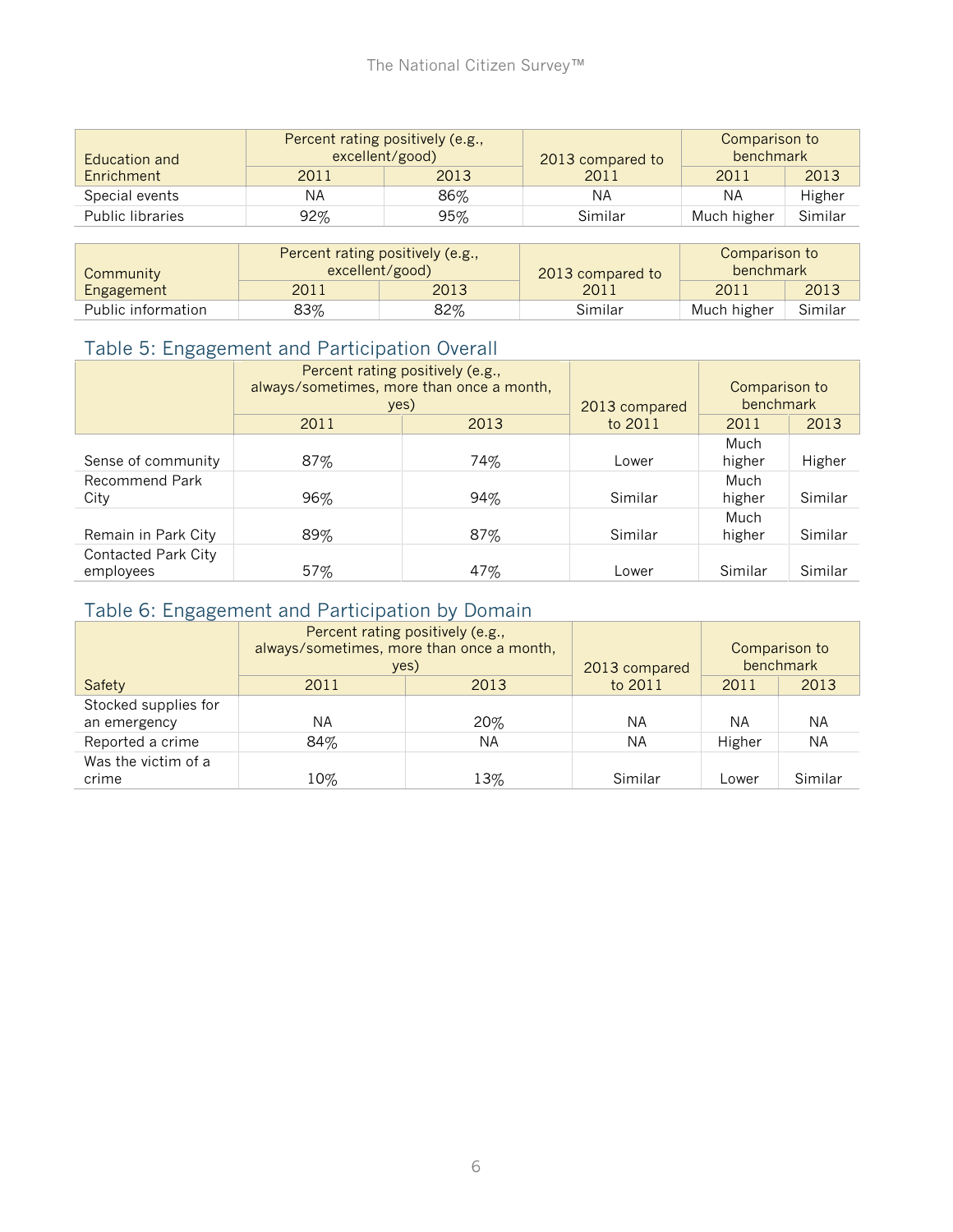|                                                  | Percent rating positively (e.g.,<br>always/sometimes, more than once a<br>month, yes) |      | 2013 compared | Comparison to<br>benchmark |      |
|--------------------------------------------------|---------------------------------------------------------------------------------------|------|---------------|----------------------------|------|
| <b>Mobility</b>                                  | 2011                                                                                  | 2013 | to 2011       | 2011                       | 2013 |
| Used public transportation<br>instead of driving | ΝA                                                                                    | 74%  | ΝA            | ΝA                         | ΝA   |
| Carpooled instead of<br>driving alone            | ΝA                                                                                    | 61%  | <b>NA</b>     | ΝA                         | ΝA   |
| Walked or biked instead of<br>driving            | ΝA                                                                                    | 87%  | <b>NA</b>     | ΝA                         | ΝA   |

|                                    | Percent rating positively (e.g.,<br>always/sometimes, more than once a month,<br>yes) |        | 2013 compared | Comparison to<br>benchmark |         |
|------------------------------------|---------------------------------------------------------------------------------------|--------|---------------|----------------------------|---------|
| <b>Natural Environment</b>         | 2011                                                                                  | 2013   | to 2011       | 2011                       | 2013    |
| Conserved water                    | ΝA                                                                                    | $87\%$ | NA.           | ΝA                         | NА      |
| Made home more<br>energy efficient | ΝA                                                                                    | 74%    | ΝA            | ΝA                         | ΝA      |
| Recycled at home                   | 89%                                                                                   | 89%    | Similar       | Much<br>higher             | Similar |

|                                        | Percent rating positively (e.g.,<br>always/sometimes, more than once a month,<br>yes) |      | 2013 compared | Comparison to<br>benchmark |       |
|----------------------------------------|---------------------------------------------------------------------------------------|------|---------------|----------------------------|-------|
| <b>Built Environment</b>               | 2011                                                                                  | 2013 | to 2011       | 2011                       | 2013  |
| Observed a code<br>violation           | ΝA                                                                                    | 43%  | ΝA            | NA.                        | ΝA    |
| Housing costs 30% or<br>more of income | 40%                                                                                   | 21%  | Lower         | Higher                     | Lower |

|                                                   | Percent rating positively (e.g.,<br>always/sometimes, more than once a month,<br>yes) |      | 2013 compared | Comparison to<br>benchmark |           |
|---------------------------------------------------|---------------------------------------------------------------------------------------|------|---------------|----------------------------|-----------|
| Economy                                           | 2011                                                                                  | 2013 | to 2011       | 2011                       | 2013      |
| Purchased goods or<br>services in Park City       | ΝA                                                                                    | 98%  | ΝA            | ΝA                         | NA.       |
| Economy will have<br>positive impact on<br>income | 24%                                                                                   | 34%  | Higher        | Much<br>higher             | Higher    |
| Work in Park City                                 | ΝA                                                                                    | 63%  | ΝA            | ΝA                         | <b>NA</b> |